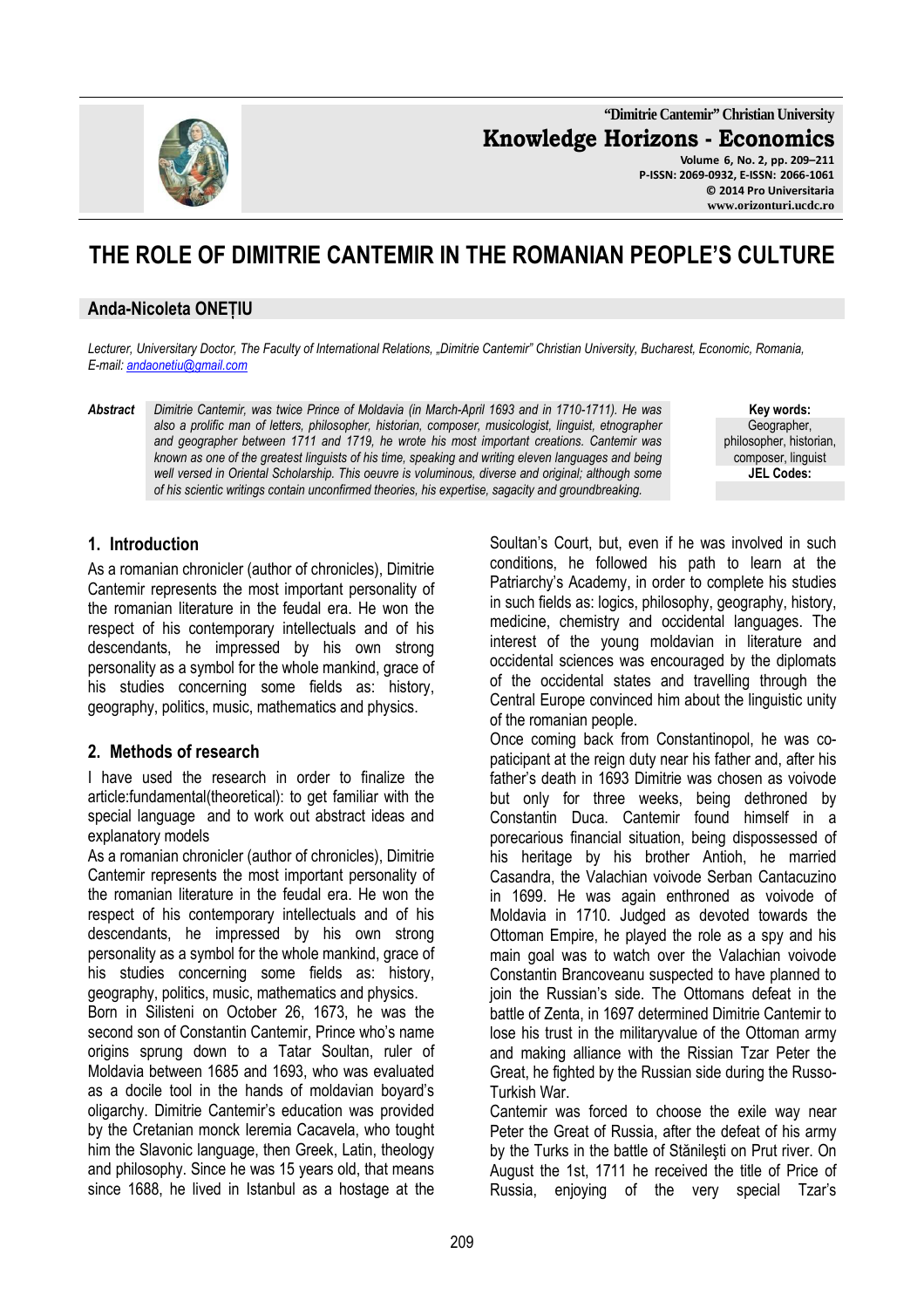consideration and he lived twelve years in Harcov, Moscow and Sankt Petersburg. After his wife's death, he married, in 1719, Nastasia Trubetkoi. Cantemir felt sick during the campaign against Prussia, he reached his way back and died at 50 years old age on September the 1st 1723, being burried in the Down Church of the Greek Monastery from Moscow.

Well known as propagator of the Enlightment, he wrote the first book in romanian language "the Divan or The Wise Man's Parley (Quarrel) with the World" more in a spirit of an ethics treaty. His second work, "The Image of the Sacred, Undepictable Science" was published in Latin at Constantinopol under the title "Metaphysics", the author becaming a forerunner in the Romanian philosophy. His next work was "the Logics", which was the first didactic material known as being written, under this form by a romanian.

He was chosen member of the Academy in Berlin, since 1714, prompted by the members of this cultivated Assembly, he wrote his renowned book entitled: "Descriptio Moldaviæ". This monumental work was structured in three parts: geography, politics and the third about the church and other wise works from Moldova. Any geographical works of his time wasn't conceived in a such complex manner, those ones referring only at a country and the kind of state organisation, without describing the customs of the voivode, of the ruling class, the nobles and the people. The genuine kind of this work was given by descriptions concerning the people, with his wedding and funeral customs, depicting characters from the folklore tradition, games and ceremonies, also the local myths. The special care that Cantemir offered to the folk life in his description of the country was the evidence not only of a world wide opened sight from the scientific point of view, but also of author's progressist attitude concerning the social and politic issues. A step forward for understanding the meaning og the state, generally, was represented by the inclusion of the folk's life in a book concerning the feudal state. Written in latin, this book doesn't belong to the romanian literature, but it is linked to our romanian history of literature by its described subjects and the place of Dimitrie Cantemir's creation and his social ideas. This book was written in 1716 at the request of the Academy in Berlin, organized in three chapters and contains in the geographical one the description of relief forms, of flora, fauna and mineral reches, depicting the small towns and the country's main towns during the history and elaborates a map of Moldavia, Cantemir becaming, in that way, our first romanian cartographer. The political chapter reffers to the political and administrative organisation of the country, speking about the type of the state, the manner of chosing or rejecting the voivodes, particularities linked to the enthronment or dethronment

of voivodes. The third part concernes the church ones and other customs and proofs rich information about the moldavian laanguage, the alphabet in use but also about local mythology, the author being the first one who made researches and observation over the moldavian ethnography and folklore.

Cantemir's main political ideas were the fight against the Ottoman Empire domination and the setting up of an authoritaritative voivodal state in Moldavia able to replace the ancient nobiliary one, both stipulated by the Lutek Treaty concluded between Moldavia and Russia in 1711. This treaty foresaw the independence of the moldavian state and the establishment of a centralized voivodal regime under the Russian's border, and the "Descriptio Moldaviæ" meaned a completion and a scientific commentary of the treaty concluded by Cantemir with the Tzar Peter the Ist. It was underlined that Moldova was an independent country but its liberty was infringed in the same moment with the violation of the treaties and the existence of a centralized voivodal regime which existed since the settlement of the country and being abolished by the nobility. In those conditions were established the historical principles, through the conclusions elaborated by the well knowledge of the past useful to Cantemir's politic ideas applied when he was in the voivodal chair.

Judged by Nicolae Iorga to be a social-philosofical novel with a patriotic character very close o the politic pamphlet, the literary wotk of the renowned writer was considered the "Historia Hieroglyphica" which allegorically depicted a whole era. The writing has for purpose unmasking the strong dissensions between the boyards' s families being in charge to rule both the romanian countries and the role played by the Sublime Porte both in the politics and life of Moldavia and Wallachia using characters from the fable's world. The action reffers to the Raven (Brancoveanu) who vanted extend his influence in Moldova and initiate the Unicorn's (Dimitrie Cantemir) pursuit, Unicorn who, being betrayed, was captured, put in jail and only finally set free (released). This action gave to Cantemir the possibility of intrusion inside the politic realities of hi stime not only in Moldavia, but also in Wallachia and even Ottoman Empire. The final part of "Historia Hieroglyphica" is represented by a glossary, the first one in the romanian literature. The lecture of this work is enough difficult specially some explications needed, much more further in the medieval literature was enthroned the tradition of presenting the human life under the cover of an animal world story. For the author, the fantastic world offered some originally field by writing it as a pamphlet where the narrative, the fable, the fairy-tale, the fiction with characters are weaved (knitted) with a lot of deep mistery extracted